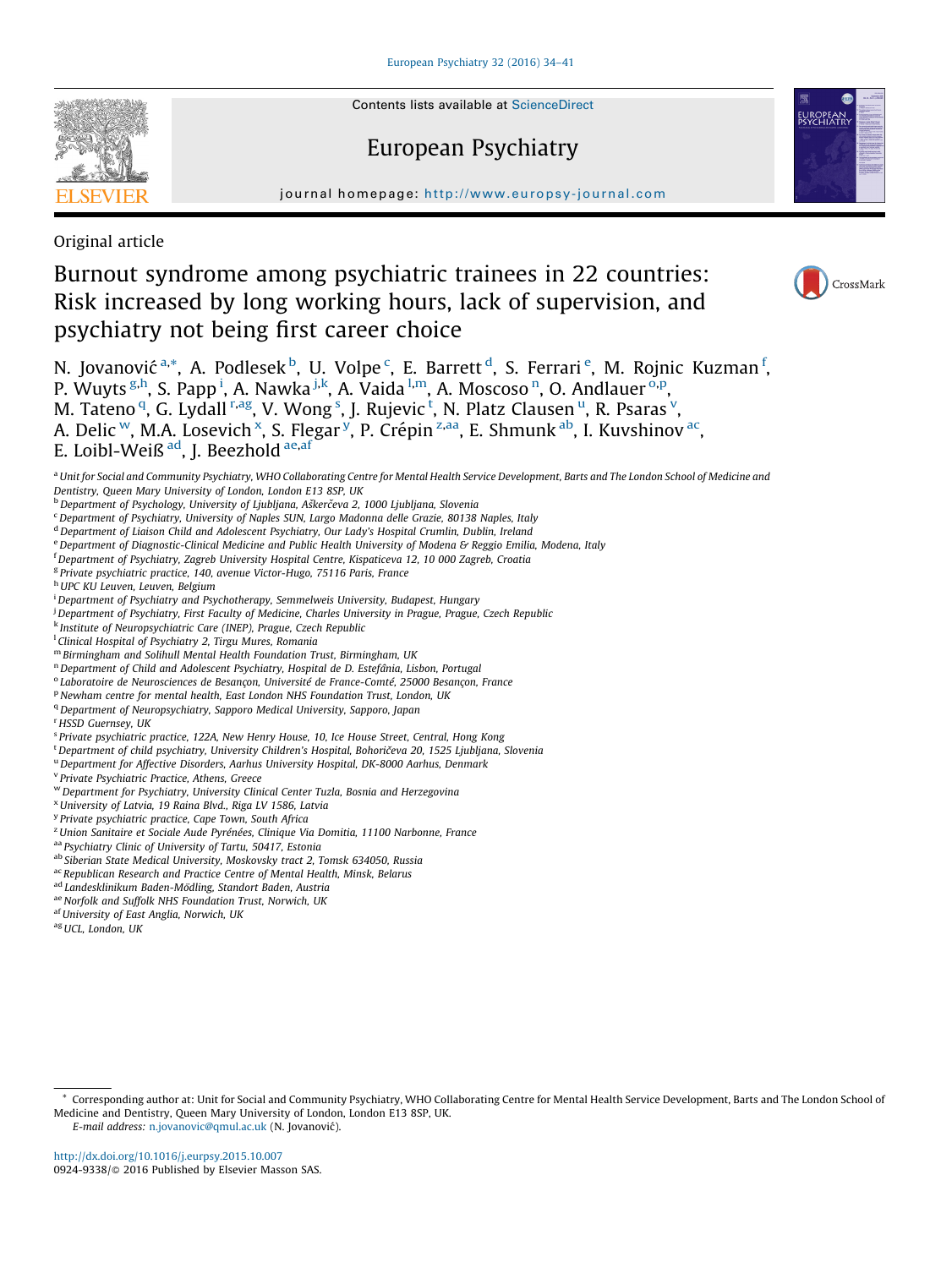#### A R T I C L E I N F O

Article history: Received 3 July 2015 Received in revised form 12 October 2015 Accepted 16 October 2015 Available online 21 January 2016

Keywords: Burnout Psychiatry Training Risk factors Supervision

#### A B S T R A C T

Background: Postgraduate medical trainees experience high rates of burnout, but evidence regarding psychiatric trainees is missing. We aim to determine burnout rates among psychiatric trainees, and identify individual, educational and work-related factors associated with severe burnout.

Methods: In an online survey psychiatric trainees from 22 countries were asked to complete the Maslach Burnout Inventory (MBI-GS) and provide information on individual, educational and work-related parameters. Linear mixed models were used to predict the MBI-GS scores, and a generalized linear mixed model to predict severe burnout.

Results: This is the largest study on burnout and training conditions among psychiatric trainees to date. Complete data were obtained from 1980 out of 7625 approached trainees (26%; range 17.8–65.6%). Participants were 31.9 (SD 5.3) years old with 2.8 (SD 1.9) years of training. Severe burnout was found in 726 (36.7%) trainees. The risk was higher for trainees who were younger ( $P < 0.001$ ), without children  $(P = 0.010)$ , and had not opted for psychiatry as a first career choice  $(P = 0.043)$ . After adjustment for socio-demographic characteristics, years in training and country differences in burnout, severe burnout remained associated with long working hours ( $P < 0.001$ ), lack of supervision ( $P < 0.001$ ), and not having regular time to rest ( $P = 0.001$ ). Main findings were replicated in a sensitivity analysis with countries with response rate above 50%.

Conclusions: Besides previously described risk factors such as working hours and younger age, this is the first evidence of negative influence of lack of supervision and not opting for psychiatry as a first career choice on trainees' burnout.

- 2016 Published by Elsevier Masson SAS.

# 1. Introduction

Recruitment and retention in psychiatry have been two issues of major concern in recent decades. While negative perception of psychiatry may discourage medical graduates from entering the field [\[1,2\]](#page-6-0), reports from doctors leaving psychiatry have indicated reasons such as high numbers of challenging patients, depressing work conditions, job stress and low morale among staff [\[3\].](#page-7-0) With shortage of qualified psychiatrists, most countries today cannot afford to lose trainees for reasons such as poor training conditions and development of work-related burnout. However, very little is known regarding burnout rates, or indeed factors influencing burnout syndrome among psychiatric trainees.

Work-related burnout syndrome is characterised by a triad of emotional exhaustion, cynicism, and low sense of professional efficacy  $[4]$ . It has been associated with impaired patient care  $[5]$ , reduced learning capacity [\[6\],](#page-7-0) stress-related health problems [\[7\],](#page-7-0) and broken personal relationships [\[8\]](#page-7-0). Medical doctors experience higher rates of burnout syndrome than the general population [\[9\]](#page-7-0). Persistent imbalance between demands and resources seems to be a crucial contributor to development of burnout. Training years, more than any other stage in physicians' career, are characterised by this type of imbalance due to long and irregular work hours [\[10\]](#page-7-0) and high levels of responsibility combined with lack of professional experience [\[11\].](#page-7-0) Psychiatry itself adds several very specific stressors such as perceived stigma of this profession, demanding therapeutic relationships, personal threats from violent patients and patient suicide [\[12\].](#page-7-0)

The reported burnout rates among medical trainees vary from 27% to 75%, depending on specialty, country and methods [\[13,14\].](#page-7-0) A small number of studies explored this issue among psychiatric trainees. A national multi-specialty study from Netherlands included 242 psychiatric trainees [\[15\].](#page-7-0) Reported burnout rates of 23.2% were higher than for the whole sample (21%). This was the only extant study that analysed the role of psychiatric training conditions in this context. The authors reported that trainees who worked with chronically-ill patients were more emotionally exhausted than others. Similarly, an US study found that psychiatric trainees  $(n = 11)$  reported higher levels of emotional exhaustion than trainees from other specialties [\[16\]](#page-7-0). Martini et al. compared US trainees from eight different specialties and with a sample of 15 psychiatric trainees found that 40% met criteria for burnout, while the rate was 50% for the whole sample [\[17\]](#page-7-0). Several other studies included rather small subsamples of psychiatric trainees that were merged with trainees from other specialities, without reporting burnout rates or risk factors specifically for psychiatric trainees [\[18–21\].](#page-7-0) Studies in other disciplines indicated that occupational factors such as excessive workload, high degree of work-home interference, and perception of work as stressful, were strongly correlated with burnout syndrome [\[13,14\]](#page-7-0). Individual factors such as neuroticism and being unmarried were also found to be associated with burnout, but these associations were weak. Overall, there is a lack of evidence regarding burnout rates and factors influencing burnout among psychiatric trainees.

Thus, the aim of this study was to assess burnout rates among psychiatric trainees, and explore which individual, educational and work-related factors are associated with severe burnout.

# 2. Methods

The study was created by a group of European trainees involved as national representatives in the European Federation of Psychiatric Trainees and early career psychiatrists involved with the European Psychiatric Association. The driving force behind the study was a shared awareness of the impact of burnout on service provision, and of the challenges for retention and recruitment in psychiatry.

#### 2.1. Study protocol

This is a cross-sectional, multicountry, online survey in which participants were sent e-mail invitations to participate in the study by entering data via an online questionnaire directly into an anonymised, encrypted, secure database. While planning the study, we explored available avenues to access trainees' e-mail contacts. In the majority of countries  $(n = 15)$  all trainees were invited to participate in the study. If centralised database of trainees was not available, other options were considered. In 6 countries, we were able to invite all trainees from at least three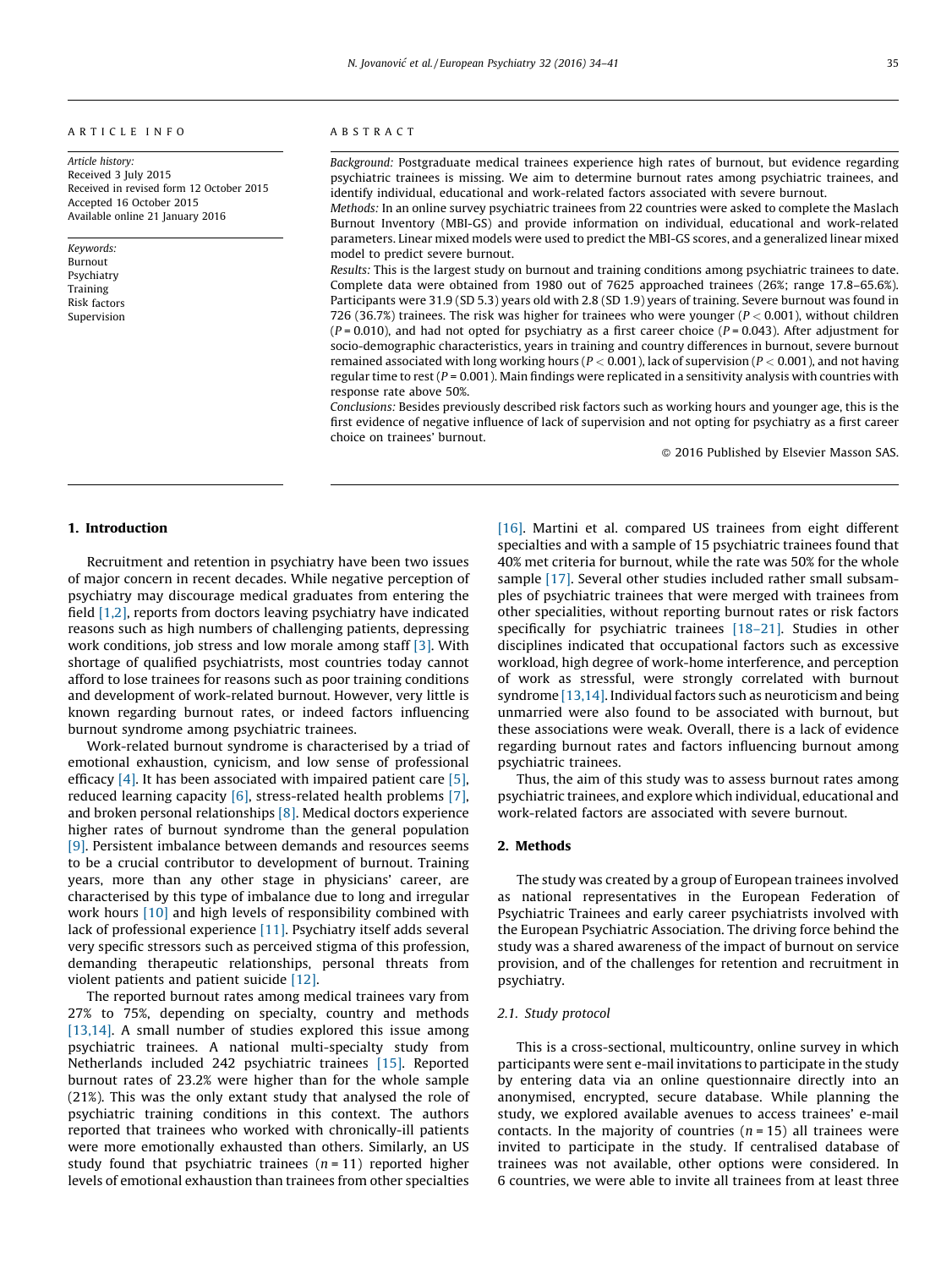<span id="page-2-0"></span>training institutions. While choosing participating institutions, trainee organisations acted to balance geographical and educational characteristics to ensure the most representative sample within local limitations. Total number of trainees in each country and sampling method are listed in Table 1. An ethical approval was obtained in each country in line with best practice. The study was first piloted in Croatia and France in 2007/2008 [\[22\],](#page-7-0) and subsequently implemented in other countries during 2009– 2012. The only inclusion criterion was being a psychiatric trainee, defined as a fully qualified medical doctor enrolled in a nationally recognised specialist training program in psychiatry. All participants received two reminders within a one-month timeframe. Taking part in the study was voluntary.

The main outcome was trainees' burnout syndrome measured using the Maslach Burnout Inventory MBI-GS  $[4]$ . The instrument consists of 16 items divided into three subscales: emotional exhaustion (MBI-EX), cynicism (MBI-CY), and professional efficacy (MBI-PE). All items use a frequency rating scale ranging from 0 (never) to 6 (daily). The MBI-GS cut-off scores for severe burnout are mean sum scores  $\geq$  2.20 on the MBI-EX and  $\geq$  2.00 on the MBI-CY, or  $\leq$  3.66 on the MBI-PE [\[4,23\]](#page-7-0). To determine severe burnout cases as a dichotomous outcome, only the first two criteria were used as there is empirical evidence that exhaustion and cynicism constitute the core of burnout and are often used to distinguish clinically burned out from non-burned out subjects, whereas lack of professional efficacy seems to play a less prominent role [\[7\].](#page-7-0)

We also collected data on three groups of predictors – individual (age, gender, relationship status, having children, psychiatry as first career choice), educational (completed years of training, postgraduate education other than training), and workrelated (weekly working hours, daily rest and weekly clinical supervision) characteristics. Relationship status was dichotomized into being single (comprising being single, divorced, separated, and widowed), and being in a relationship (married or in a relationship).

#### 2.2. Statistical analysis

Burnout syndrome was explored across three dimensions (continuous variables) and as severe burnout (dichotomous variable). Descriptive statistics were used to report burnout rates and trainees' general characteristics. Sensitivity analysis was performed to examine the possible impact of non-response on burnout rates. First, to gain some insight into relations between the studied variables, all predictors were compared between severe burnout and others using Chi<sup>2</sup> and analyses of variance, depending on the type of data.

Secondly, due to inter-country variance (MBI-EX: 9.2%, MBI-PA: 16.1%, and MBI-CY: 5.0%), linear mixed models (provided by IBM SPSS Statistics 22 software) were used to predict MBI scores. A random-intercept model was used to account for the nesting (clustering) of residents within countries. Country was considered a level-2 variable, while the other variables were considered level-1 variables. A random-intercept model where all predictors were entered simultaneously in the regression equation as main effects only was compared to the null random-intercept model. Because the means of various predictors differed among the countries, we decided to centre all continuous predictors using group-mean

#### Table 1

Sampling description with response rates, age, gender, weekly working hours and burnout syndrome rates in participants included in the study ( $n = 1980$ ).

| Country              | Time of<br>study         | Number of<br>trainees at the<br>time of study | Sampling<br>method <sup>a</sup> | Sample <sup>b</sup> | Response<br>ratec | Age          | Gender (M) | Weekly<br>working<br>hours | $MBI$ -EX <sup>d</sup> | MBI-CY <sup>d</sup> | $MBI-PEd$ | Severe<br>burnout<br>cases <sup>e</sup> |
|----------------------|--------------------------|-----------------------------------------------|---------------------------------|---------------------|-------------------|--------------|------------|----------------------------|------------------------|---------------------|-----------|-----------------------------------------|
|                      |                          | -                                             | $\overline{\phantom{a}}$        | n(%)                | $\%$              | M(SD)        | n(%)       | M(SD)                      | M(SD)                  | M(SD)               | M(SD)     | $n(\mathcal{X})$                        |
| Austria              | 2010                     | 302                                           | A                               | 81(4.1)             | 26.8              | 35.2(6.1)    | 29(35.8)   | 62.4 (17.5)                | 2.5(11)                | 1.6(1.3)            | 4.9(0.9)  | 28(35)                                  |
| Belarus              | 2009                     | 37                                            | A                               | 14(0.7)             | 37.8              | 25.1(1.1)    | 2(14.3)    | 38.9 (23.6)                | 2.5(1.5)               | 2.5(1.6)            | 4.4(1.0)  | 5(36)                                   |
| Belgium <sup>f</sup> | 2012                     | 131                                           | D                               | 28(1.4)             | 21.8              | 28.4(3.4)    | 4(14.3)    | 63.6(10.1)                 | 2.8(1.3)               | 2.1(1.3)            | 4.3(0.8)  | 10(36)                                  |
| Bosnia and           | 2009                     | 40                                            | Α                               | 20(1)               | 50.0              | 33.6(3.4)    | 6(30.0)    | 55.5 (18.1)                | 1.9(1.1)               | 1.8(1.1)            | 5.1(0.9)  | 3(15)                                   |
| Herzegovina          |                          |                                               |                                 |                     |                   |              |            |                            |                        |                     |           |                                         |
| Croatia              | 2008                     | 106                                           | Α                               | 56(2.8)             | 52.8              | 31.9(3.6)    | 17(30.4)   | 59.0 (13.5)                | 2.7(1.6)               | 2.2(1.3)            | 5.0(0.8)  | 28(50)                                  |
| Czech Republic       | 2009                     | 114                                           | Α                               | 43 $(2.2)$          | 37.7              | 29.9(2.7)    | 18(41.9)   | 55.3 (15.3)                | 2.9(1.4)               | 2.5(1.5)            | 4.8(0.8)  | 19(44)                                  |
| Denmark              | 2010                     | 155                                           | A                               | 64(3.2)             | 41.3              | 39.8(6.9)    | 15(23.4)   | 42.7 (13.5)                | 2.6(1.3)               | 1.8(1.1)            | 5.3(0.7)  | 20(31)                                  |
| Estonia              | 2010                     | 43                                            | A                               | 28(1.4)             | 65.1              | 29.4(4.1)    | 6(21.4)    | 50.9 (19.9)                | 2.6(1.3)               | 2.4(1.3)            | 4.8(0.9)  | 11 (39)                                 |
| France               | 2008                     | 1131                                          | D                               | 134(6.8)            | 35.9              | 27.5(2.2)    | 42 (31.3)  | 55.5 (13.3)                | 2.1(1.3)               | 1.4(1.0)            | 3.8(1.1)  | 31(23)                                  |
| Greece               | 2009                     | 330                                           | Α                               | 58(2.9)             | 17.8              | 34.2(2.9)    | 36(62.1)   | 66.4 (21.6)                | 2.2(1.4)               | 1.8(1.5)            | 5.1(0.8)  | 14 (24)                                 |
| Hong Kong            | 2010                     | 142                                           | A                               | 44(2.2)             | 30.9              | 27.8(2.5)    | 11(25.0)   | 57.2(7.8)                  | 4.0(1.3)               | 2.8(1.5)            | 4.1(0.8)  | 29(66)                                  |
| Hungary              | 2009                     | 150                                           | F                               | 37(1.9)             | 45.7              | 29.8(5.2)    | 8(21.6)    | 61.4(10.9)                 | 3.0(1.5)               | 2.2(1.6)            | 4.3(1.3)  | 18 (49)                                 |
| Ireland              | 2010                     | 380                                           | Α                               | 101(5.1)            | 26.6              | 34.1(5.1)    | 53(52.5)   | 54.1 (11.7)                | 2.7(1.4)               | 2.0(1.3)            | 4.8(1.2)  | 39 (39)                                 |
| Italy                | 2009                     | 730                                           | D                               | 118(6)              | 65.6              | 30.4(3.8)    | 27(22.9)   | 50.5(12.2)                 | 2.6(1.3)               | 1.6(1.2)            | 4.6(0.9)  | 26(22)                                  |
| Japan                | 2010                     | 1922                                          | D                               | 95(4.8)             | 41.5              | 31.8(4.8)    | 64 (67.4)  | 72.3(27.1)                 | 2.9(1.4)               | 2.3(1.4)            | 3.7(1.1)  | 40(42)                                  |
| Latvia               | 2010                     | 20                                            | A                               | 8(0.4)              | 40.0              | 30.0(6.2)    | 0(0.0)     | 58.8 (22.0)                | 2.3(1.6)               | 2.4(2.0)            | 3.4(1.6)  | 3(38)                                   |
| Portugal             | 2010                     | 181                                           | A                               | 66(3.3)             | 36.5              | 29.3(2.7)    | 22(33.3)   | 47.9 (13.0)                | 2.5(1.4)               | 2.0(1.2)            | 4.4(0.9)  | 27(41)                                  |
| Romania              | 2010                     | 726                                           | A                               | 106(5.4)            | 18.8              | 29.4(3.1)    | 23(21.7)   | 56.9 (16.1)                | 2.4(1.3)               | 2.2(1.3)            | 4.9(0.8)  | 42 (40)                                 |
| Russia               | 2011                     | N/A                                           | D                               | 25(1.3)             | 31.6              | 24.4(0.9)    | 11(44.0)   | 42.2 (10.5)                | 1.9(1.4)               | 1.4(1.5)            | 4.7(0.9)  | 5(20)                                   |
| Slovenia             | 2009                     | 45                                            | A                               | 23(1.2)             | 51.1              | 39.8(6.9)    | 2(8.7)     | 49.2 (11.2)                | 2.5(1.4)               | 2.0(1.1)            | 4.0(0.9)  | 7(30)                                   |
| South Africa         | 2010                     | 47                                            | D                               | 20(1)               | 42.5              | 31.8(5.9)    | 9(45.0)    | 65.6 (10.5)                | 4.1(1.4)               | 2.7(1.4)            | 4.5(0.8)  | 12(60)                                  |
| UK                   | 2009                     | 3964                                          | A                               | 811 (41)            | 20.5              | 33 $(5.2)^g$ | 398 (49.1) | 51.0(13.5)                 | 2.6(1.5)               | 2.1(1.5)            | 4.5(1.1)  | 309 (38)                                |
| Total                | $\overline{\phantom{0}}$ | 7190                                          | $\overline{\phantom{0}}$        | 1980 (100)          | 26.0              | 31.9(5.3)    | 803 (40.6) | 54.2 (16.2)                | 2.6(1.4)               | 2.0(1.4)            | 4.5(1.1)  | 726 (37)                                |

N/A: not available.

Hierarchical Sample-Type Options: A: all trainees in the country; B: statistically rigorous randomised sample of all trainees in the country that controls for possible sources of bias; C: randomised sample consisting of a significant proportion of all trainees in the country but without clear controls for possible sources of bias; D: all trainees from more than one training institution in the country; E: trainees from more than one training institution in the country; F: all trainees from the largest training institution in the country.

<sup>b</sup> Number of participants who fully completed the MBI-GS and were included in the final analysis presented in this paper.

 $c$  Percentage of trainees who fully completed the MBI-GS out of all approached trainees in each country.

<sup>d</sup> MBI-GS subscales were abbreviated as follows: Emotional exhaustion (MBI-EX), Cynicism (MBI-CY) and Professional efficacy (MBI-PE).

 $e$  Severe burnout was determined as the result of the following logical operation: (MBI-EX > 2.20) and (MBI-CY > 2.00).

<sup>f</sup> The sample was taken from Flanders only.

<sup>g</sup> Two participants did not provide data on their age.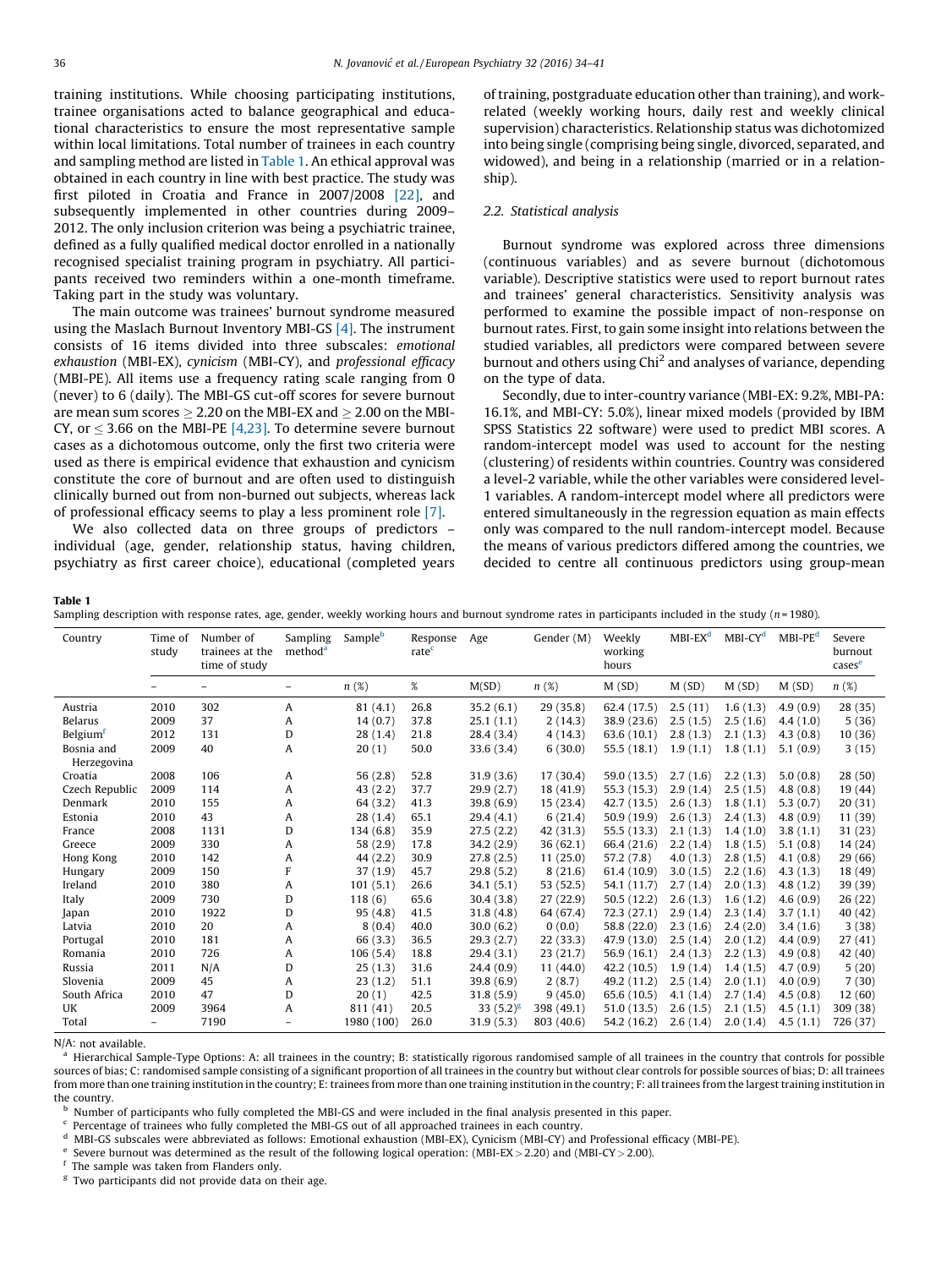centering [\[24\]](#page-7-0). The maximum likelihood method was used for estimating parameters. As residuals were not normally distributed for any of the studied criteria, the bias-corrected and accelerated bootstrap approach with 10,000 generated samples stratified by country was used for deriving 95% CIs for the estimated regression parameters.

Next, a generalized linear mixed model was used to examine how different predictors were associated with severe burnout. Subjects were grouped within countries and the same predictors as in predicting the MBI scale scores were entered simultaneously in the model with random-intercepts.

A binary logistic regression model (with binomial probability distribution and logit link function specified) was used with Satterthwaite's approximation for determining degrees of freedom and robust estimation of covariances. A 5% alpha error rate was used as the limit of statistical significance for each predictor.

## 3. Results

## 3.1. Subjects

Out of 7468 trainees who received an e-mail invitation to participate, 2698 (36.1%) partially responded and 1980 trainees (26%) fully completed the main outcome measure (MBI-GS). Thus, a total of 1980 trainees from 22 countries were included in the final analysis presented in this paper. Please see the Flow diagram (Fig. 1). Trainees' individual, educational and work profile is given in [Table](#page-4-0) 2. On average, participants had started psychiatry training at the age of 28.5. At the time of study they had completed 2.8 years of training and were 32 years of age. Half of the sample was engaged in some form of postgraduate education outside official psychiatry training curriculum ( $n = 1092, 55.2\%$ ) such as having a master's degree ( $n = 525$ ), being a master's degree student  $(n = 27)$ , having a PhD  $(n = 82)$ , being a PhD student  $(n = 117)$ , or having completed/being in psychotherapy training  $(n = 439)$ . For the vast majority, psychiatry was the first career choice ( $n = 1588$ , 80.2%) and this decision was made mostly after medical school  $(n = 947, 59.6\%)$ . Participants reported an average of 53.7 working hours per week divided between the workplace (mean 48.1, SD 14.3) and doing work assignments at home (mean 5.9, SD 7.1). The majority of the sample ( $n = 1349, 68.2%$ ) was working more than 48 hours per week on average. Regular weekly clinical supervision was available to 1666 (83.9%) trainees, ranging from one hour  $(n = 722, 36.9%)$  to five hours per week  $(n = 110, 5.6%)$ . A total of 286 trainees (14.4%) reported not having any supervision for their clinical work. It was also found that majority were able to get rest breaks such as eleven hours of continuous rest a day ( $n = 1037$ , 52.4%), a day off each week ( $n = 1638, 82.7%$ ), and a 20 minutes rest break every six hours ( $n = 1297, 65.5\%$ ).

### 3.2. Burnout syndrome

[Table](#page-2-0) 1 shows mean scores on all three MBI-GS subscales for each country. When compared to standard values provided in the MBI-GS manual [\[4\],](#page-7-0) the overall level of burnout was moderate across all three dimensions. The number of trainees scoring above cut-off values on emotional exhaustion was 1167 (58.9%), on cynicism 892 (45.1%) and below cut-off on professional efficacy 414 (20.2%). The number of severe burnout cases was 726 (36.7%). The prevalence ranged from 15% in Bosnia and Herzegovina to 60% in South Africa. Internal consistency of the three subscales was good, Cronbach's alpha for MBI-EX was 0.89, for MBI-CY 0.81, and for MBI-PE 0.82.

#### 3.3. Non-response bias

There are several ways to address non-response bias [\[25\]](#page-7-0). Firstly, countries with response rate above 50% of all trainees in the country (i.e. Bosnia and Herzegovina, Croatia, Estonia, and Slovenia) were compared to the rest of the sample. No statistically significant difference was found in emotional exhaustion [mean 2.6, SD 1.4 vs. mean 2.5, SD 1.4, F(1) = 0.333, P = 0.467], cynicism [mean 1.9, SD 1.2 vs. mean 2.1, SD 1.4,  $F(1) = 2.43$ ,  $P = 0.119$ ] or rates of severe burnout  $[49/127$  vs. 677/1763, Chi<sup>2</sup>(1) = 0.002,  $P = 0.96$ ]. However, trainees in these countries scored significantly higher on professional efficacy [mean 4.7, SD 0.9 vs. mean 4.5, SD 1.1,  $F(1) = 8.118$ ,  $P < 0.001$ ]. Associations between predictors and severe burnout were all replicated with the exception of weekly working hours [mean 53.8, SD 16.1 vs. mean 50.6, SD 14.7,  $F(1) = 2.55$ ,  $P = 0.111$ ]. Secondly, we assumed that partial responders are likely to resemble non-responders. When compared to full responders, partial respondents ( $n = 718$ ) did not differ in sociodemographic characteristics or the reported weekly working hours (see flow diagram). Thirdly, we searched for national data to compare basic socio-demographic characteristics of responders vs. all psychiatric trainees within the country. Data on trainees' age and gender were available from UK, Hong Kong, Croatia, Latvia,



Fig. 1. Flow diagram.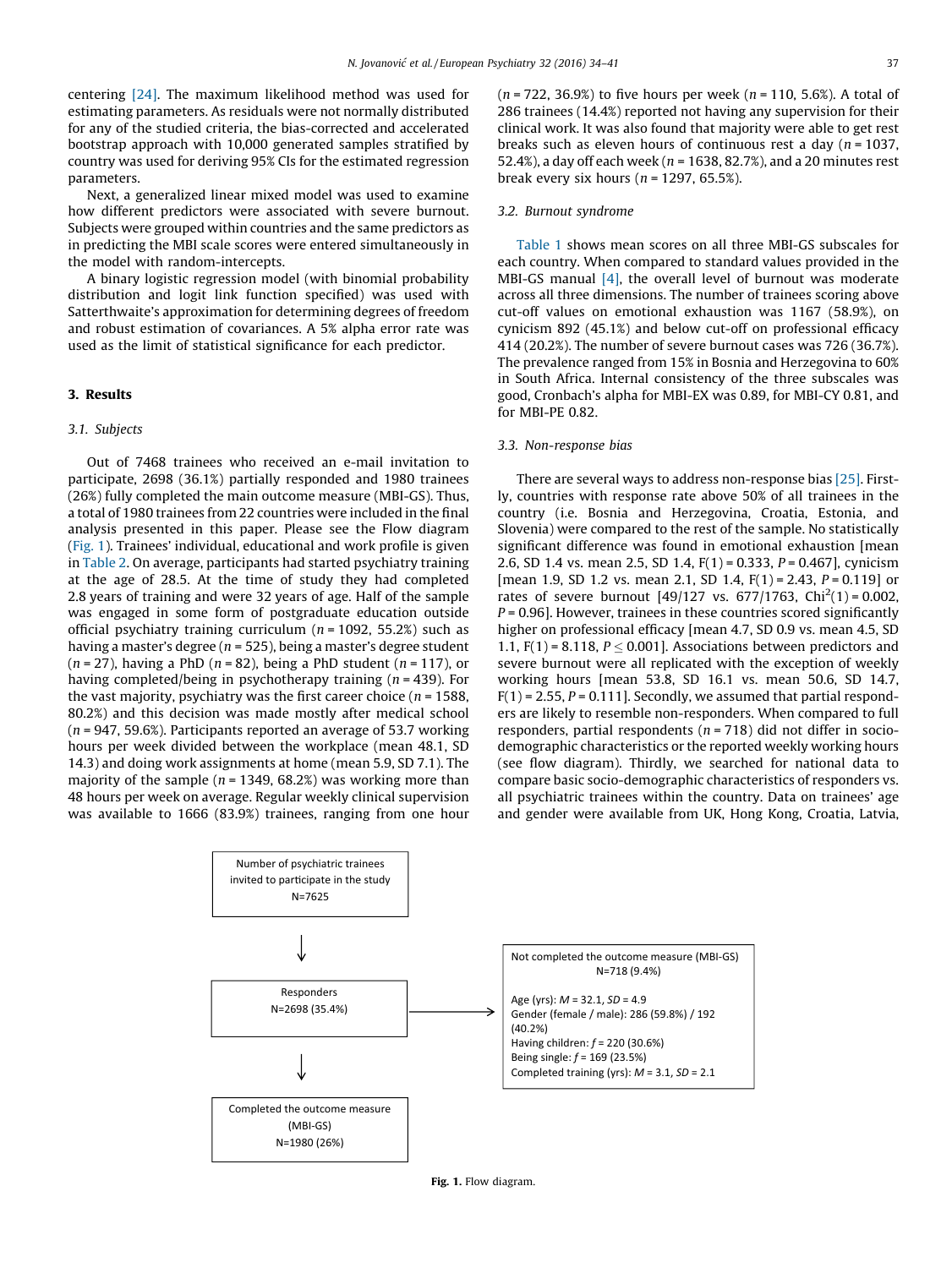## <span id="page-4-0"></span>Table 2

Individual, educational and work-related predictors among all study participants (n=1980) and severe burnout cases (n=726, 36.7%).

|                                         |                                | Burnout syndrome                                      |                                                              |  |  |  |
|-----------------------------------------|--------------------------------|-------------------------------------------------------|--------------------------------------------------------------|--|--|--|
| Predictors                              | All participants<br>$n = 1980$ | Severe burnout cases <sup>a</sup><br>$n = 726(36.7%)$ | Not meeting criteria for severe burnout<br>$n = 1254(63.3%)$ |  |  |  |
| Individual                              |                                |                                                       |                                                              |  |  |  |
| Age, years                              | 31.9 (SD 5.3)                  | 31.3 (SD 4.7)                                         | 32.3 (SD 5.6)                                                |  |  |  |
| Gender                                  |                                |                                                       |                                                              |  |  |  |
| Female                                  | 1177 (59.4%)                   | 428 (58.9%)                                           | 749 (59.7%)                                                  |  |  |  |
| Male                                    | 803 (40.6%)                    | 298 (41.0%)                                           | 505 (40.3%)                                                  |  |  |  |
| Relationship status                     |                                |                                                       |                                                              |  |  |  |
| Single                                  | 559 (28.2%)                    | 219 (27.1%)                                           | 340 (25.2%)                                                  |  |  |  |
| In a relationship                       | 1421 (71.8%)                   | 50.07 (27.7%)                                         | 914 (26.9%)                                                  |  |  |  |
| Having children                         |                                |                                                       |                                                              |  |  |  |
| Yes                                     | 648 (33.2%)                    | 196 (26.9%)                                           | 452 (36.0%)                                                  |  |  |  |
| N <sub>0</sub>                          | 1332 (67.3%)                   | 530 (73.0%)                                           | 802 (63.9%)                                                  |  |  |  |
| Psychiatry as first career choice       |                                |                                                       |                                                              |  |  |  |
| Yes                                     | 1588 (80.2%)                   | 577 (79.5%)                                           | 1011 (80.6%)                                                 |  |  |  |
| No                                      | 392 (19.8%)                    | 149 (20.5%)                                           | 243 (19.4%)                                                  |  |  |  |
| Educational                             |                                |                                                       |                                                              |  |  |  |
| Completed training, years               | 2.8(1.9)                       | 2.7(1.9)                                              | 2.8(1.9)                                                     |  |  |  |
| Postgraduate education <sup>b</sup>     |                                |                                                       |                                                              |  |  |  |
| Yes                                     | 1092 (55.2%)                   | 381 (52.5%)                                           | 711 (56.7%)                                                  |  |  |  |
| N <sub>o</sub>                          | 888 (44.8%)                    | 345 (47.5%)                                           | 543 (43.3%)                                                  |  |  |  |
| Work-related                            |                                |                                                       |                                                              |  |  |  |
| Total weekly working hours <sup>b</sup> | 53.7                           | 55.6                                                  | 53.3                                                         |  |  |  |
|                                         | (SD 15.6)                      | (SD 15.7)                                             | (SD 16.5)                                                    |  |  |  |
|                                         | Median 53                      | Median 54                                             | Median 52                                                    |  |  |  |
| $<$ 48 per week                         | 629 (31.8%)                    | 199 (27.4%)                                           | 430 (34.3%)                                                  |  |  |  |
| $>48$ per week                          | 1349 (68.2%)                   | 526 (72.6%)                                           | 823 (65.7%)                                                  |  |  |  |
| Clinical supervision                    |                                |                                                       |                                                              |  |  |  |
| Yes                                     | 1662 (83.9%)                   | 581 (80.0%)                                           | 1081 (86.2%)                                                 |  |  |  |
| N <sub>o</sub>                          | 286 (14.4%)                    | 132 (18.2%)                                           | 154 (12.3%)                                                  |  |  |  |
| Min. 11 hours rest in every 24 hours    |                                |                                                       |                                                              |  |  |  |
| Yes                                     | 1037 (52.4%)                   | 332 (45.7%)                                           | 705 (56.2%)                                                  |  |  |  |
| No                                      | 943 (47.6%)                    | 394 (54.3%)                                           | 549 (43.8%)                                                  |  |  |  |

Data reported as mean (SD) for continuous and N (%) for categorical variables.

<sup>a</sup> Severe burnout was a dichotomous outcome, defined as mean sum scores  $\geq$  2.20 on the emotional exhaustion (MBI-EX) and  $\geq$  2.00 on the cynicism (MBI-CY).

b Total weekly working hours are sum of time spent doing work assignments at one's workplace (mean 48.1, SD 14.3) and at home (mean 5.9, SD 7.1). Two participants did not provide data on their weekly working hours.

Estonia and Belgium. No difference in gender distribution was found. In terms of age, the UK sample in our study differed from the UK national sample. The proportion of younger trainees (less than 34 years) was higher in our study than in the national sample (575/ 811 vs. 1317/1984).

## 3.4. The role of individual, educational and work-related characteristics

To explore the role of these predictors on emotional exhaustion, cynicism and professional efficacy and at the same time control for the differences in burnout rates between countries, a hierarchical linear model was created and results are shown in [Table](#page-5-0) 3. The models were statistically significant [MBI-EX Chi<sup>2</sup>(10) = 133.9,  $P < 0.001$ ; MBI-CY  $Chi^2(10) = 119.5$ ,  $P < 0.001$ ; MBI-PE Chi<sup>2</sup>(10) = 65.7,  $P < 0.001$ ]. A higher level of emotional exhaustion was statistically significantly associated with longer working hours, lack of clinical supervision and less than 11 hours of daily rest. Cynicism was statistically significantly higher in younger participants and in participants without children, male trainees, those who stated that psychiatry was not their first career choice, and those who had no clinical supervision. Professional efficacy was statistically significantly lower in those without postgraduate education.

To explore the influence of these predictors on severe burnout, we created a generalized linear model and results are shown in [Table](#page-5-0) 4. The probability for the presence of severe burnout was positively related to younger age (for every one-year increase, the odds ratio of severe burnout decreased for 17%), not having children (the odds ratio of severe burnout was increased by 44% compared to the odds ratio in participants having children), and not choosing psychiatry as the first career choice (the odds ratio of severe burnout was 21% higher than in the participants who chose psychiatry as the first career choice). Not being enrolled in or not having completed postgraduate education was of borderline statistical significance. All work-related characteristics showed significant association even when controlled for country differences and individual and educational predictors. The odds ratio of severe burnout was higher with more weekly working hours (it increased by 9% with every additional hour), not having clinical supervision (it was 63% higher than in the group receiving supervision), and not having regular 11 hours rest in every 24 hours (the odds ratio of severe burnout was 38% higher for those who did not have regular rest compared to those who did have it). The relationship between severe burnout and working hours remained positively significant even when only working hours at the workplace where taken into account (without hours spent doing assignments at home).

# 4. Discussion

Key findings:

- besides national variations, 36.7% of psychiatric trainees met criteria for severe burnout syndrome;
- the risk was increased by several individual factors such as not opting for psychiatry as a first career choice, not having children and younger age. Educational characteristics such as years spent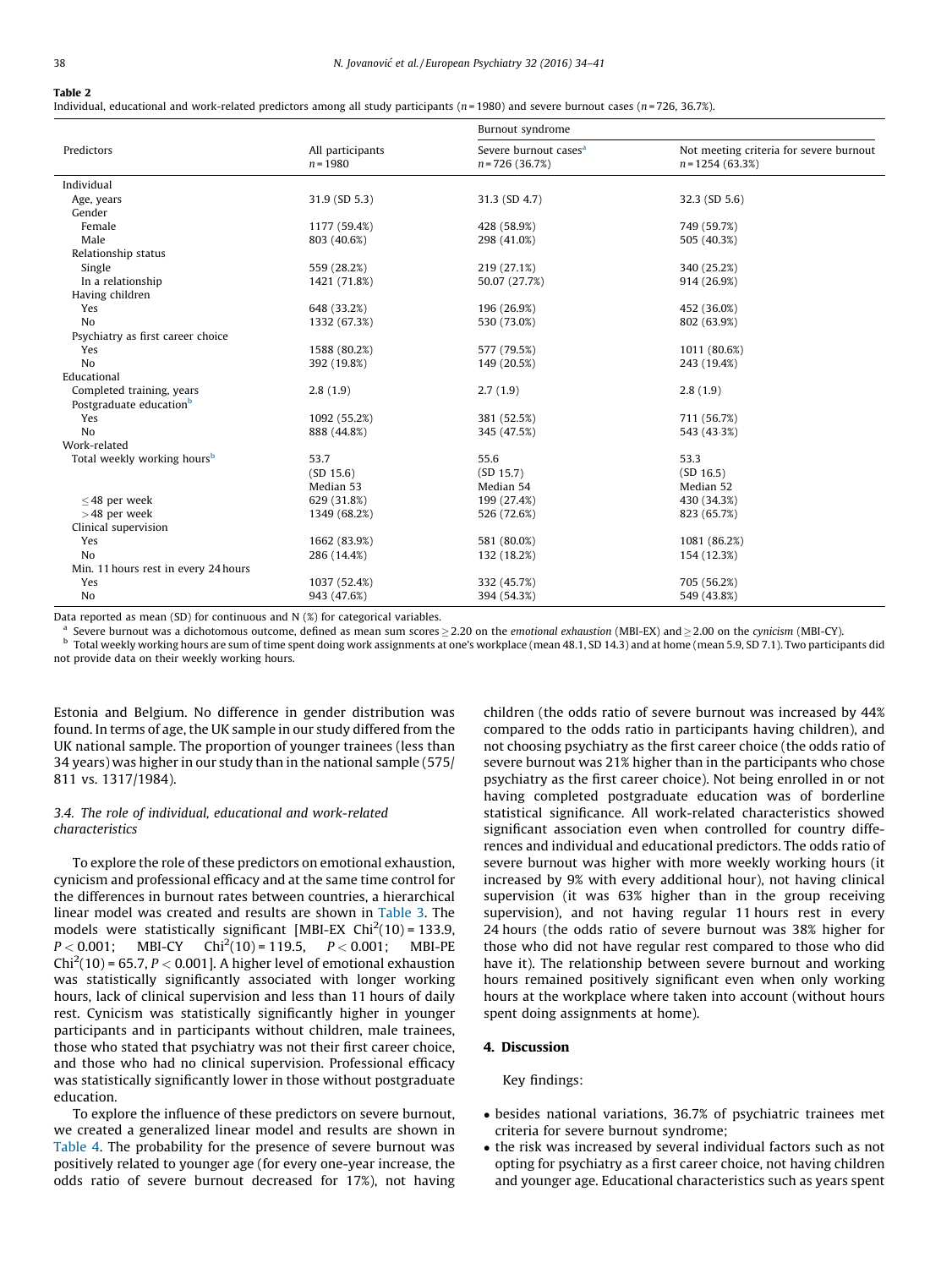#### <span id="page-5-0"></span>Table 3

Linear mixed models for predicting scores on the three Maslach Burnout Inventory (MBI-GS)<sup>a</sup> scales among all study participants (n=1978)<sup>b</sup>.

|                                        | Emotional exhaustion<br>$(MBI-EX)^a$ |         | Cynism<br>$(MBI-CY)^a$            |         | Professional efficacy<br>$(MBI-PE)^a$ |         |  |
|----------------------------------------|--------------------------------------|---------|-----------------------------------|---------|---------------------------------------|---------|--|
| Parameters <sup>c</sup>                | Coefficient [95% CI] <sup>d</sup>    |         | Coefficient [95% CI] <sup>d</sup> | P       | Coefficient [95% CI] <sup>d</sup>     | P       |  |
| Intercept                              | 2.31 [2.14, 2.48]                    | < 0.001 | 1.60 [1.43, 1.77]                 | < 0.001 | 4.69 [4.56, 4.82]                     | < 0.001 |  |
| Gender (males)                         | $-0.11$ [ $-0.23$ , 0.01]            | 0.094   | $0.14$ [0.01, 0.28]               | 0.030   | $0.05$ [-0.05, 0.14]                  | 0.343   |  |
| Age                                    | $-0.05$ [ $-0.12$ , 0.02]            | 0.119   | $-0.13$ [ $-0.19$ , $-0.06$ ]     | < 0.001 | $0.04$ [-0.01, 0.09]                  | 0.095   |  |
| Not in a relationship                  | $0.13$ [-0.01, 0.27]                 | 0.076   | $0.08$ [-0.06, 0.22]              | 0.265   | $-0.05$ [ $-0.17$ , 0.06]             | 0.309   |  |
| Not having children                    | $0.11$ [-0.05, 0.27]                 | 0.165   | $0.24$ [0.10, 0.39]               | 0.002   | $-0.07$ [ $-0.19$ , 0.05]             | 0.229   |  |
| Completed years of training            | $0.00$ [-0.06, 0.07]                 | 0.901   | $0.06$ [ $-0.01$ , 0.12]          | 0.094   | $-0.03$ [ $-0.08$ , 0.01]             | 0.171   |  |
| Psychiatry was not first career choice | $0.07$ [-0.10, 0.24]                 | 0.406   | $0.22$ [0.05, 0.38]               | 0.007   | $-0.10$ [ $-0.22$ , 0.02]             | 0.093   |  |
| No postgraduate education              | $0.09$ [-0.05, 0.22]                 | 0.196   | $0.12$ [-0.01, 0.25]              | 0.081   | $-0.15$ [ $-0.24$ , $-0.06$ ]         | 0.003   |  |
| Working hours                          | $0.11$ [0.05, 0.18]                  | < 0.001 | $-0.00$ [ $-0.07$ , 0.07]         | 0.984   | $0.02$ [-0.03, 0.07]                  | 0.467   |  |
| Not enough daily rest                  | $0.33$ [0.20, 0.46]                  | < 0.001 | $0.12$ [-0.00, 0.24]              | 0.058   | $-0.01$ [ $-0.10$ , 0.08]             | 0.830   |  |
| No clinical supervision                | $0.34$ [0.16, 0.52]                  | < 0.001 | $0.34$ [0.17, 0.52]               | < 0.001 | $-0.11$ [ $-0.23$ , $-0.00$ ]         | 0.064   |  |

Maslach Burnout Inventory (MBI-GS) consists of 16 items divided into three subscales: emotional exhaustion (MBI-EX), cynicism (MBI-CY), and professional efficacy (MBI-PE). In our analysis, the three outcome variables were treated as continuous and ranged from 0 to 6.

 $\frac{b}{c}$  As two participants had some missing data, the analyses were performed on 1978 cases.

Predictor variables were dichotomous (gender, not in a relationship, not having children, psychiatry was not first career choice, no postgraduate education, not enough daily rest, and no clinical supervision) or continuous (age, completed years of training, and working hours). All predictors were entered simultaneously in the model. Please note that for dichotomous predictors the value of the coefficient shows the difference in the outcome variable between the tested and the reference group (e.g., Not in a relationship represented the tested group compared to the reference group that was composed of participants who were in a relationship) when all other variables are held constant. In continuous variables, the value of the coefficient shows the amount of change in the outcome variable for every one-year increase in age and completed years of training, or for every one-hour increase in working hours when all other variables are held constant.

<sup>d</sup> Ninety-five percent CI for parameter estimates were obtained with the bias-corrected and accelerated bootstrap.

#### Table 4

Generalized linear mixed model for predicting severe burnout<sup>a</sup> among all study participants (n=1978)<sup>b</sup>.

| Parameters <sup>c</sup>                | Coefficient [95% CI]          | P       | OR [95% CI]         |
|----------------------------------------|-------------------------------|---------|---------------------|
| Intercept                              | $-1.18$ [ $-1.51$ , $-0.85$ ] | < 0.001 | $0.31$ [0.22, 0.43] |
| Gender (males)                         | $0.06$ [-0.13, 0.24]          | 0.561   | 1.06 [0.88, 1.27]   |
| Age                                    | $-0.18$ [ $-0.28$ , $-0.09$ ] | < 0.001 | $0.83$ [0.76, 0.91] |
| Not in a relationship                  | $0.01$ [-0.16, 0.17]          | 0.935   | 1.01 [0.86, 1.18]   |
| Not having children                    | $0.37$ [0.09, 0.65]           | 0.010   | 1.44 [1.09, 1.91]   |
| Completed years of training            | $0.05$ [-0.07, 0.17]          | 0.439   | 1.05 [0.93, 1.19]   |
| Psychiatry was not first career choice | $0.19$ [0.01, 0.38]           | 0.043   | 1.21 [1.01, 1.46]   |
| No postgraduate education              | $0.14$ [-0.00, 0.29]          | 0.056   | 1.16 [1.00, 1.34]   |
| Working hours                          | $0.09$ [0.04, 0.17]           | < 0.001 | $1.09$ [1.04, 1.15] |
| Not enough daily rest                  | $0.33$ [0.13, 0.52]           | 0.001   | 1.38 [1.14, 1.69]   |
| No clinical supervision                | $0.49$ [0.32, 0.66]           | < 0.001 | 1.63 [1.37, 1.93]   |

<sup>a</sup> Severe burnout was a dichotomous outcome, defined as mean sum scores  $\geq$  2.20 on the *emotional exhaustion* (MBI-EX) and  $\geq$  2.00 on the *cynicism* (MBI-CY). b As two participants had some missing data, the analyses were performed on 1978 cases.

Predictor variables were dichotomous (gender, not in a relationship, not having children, psychiatry was not first career choice, no postgraduate education, not enough daily rest, and no clinical supervision) or continuous (age, completed years of training, and working hours). All predictors were entered simultaneously in the model. Please note that for dichotomous predictors the value of the coefficient shows the difference in the outcome variable between the tested and the reference group (e.g., Not in a relationship represented the tested group compared to the reference group that was composed of participants who were in a relationship) when all other variables are held constant. In continuous variables, the value of the coefficient shows the amount of change in the outcome variable for every one-year increase in age and completed years of training, or for every one-hour increase in working hours when all other variables are held constant.

in training and other postgraduate education were not statistically significantly associated with severe burnout;

 even after adjusting for these individual differences, country differences in burnout rates, and years in training, three workrelated factors remained positively associated with severe burnout: long working hours, lack of clinical supervision, and not having regular time to rest.

Burnout syndrome rates among psychiatric trainees in most countries included in the study were substantial and double that in the general population [\[26\]](#page-7-0). However, they seemed to be in line or lower than among other medical trainees [\[15\]](#page-7-0) or fully qualified psychiatrists [\[9,23\]](#page-7-0). This rather optimistic finding might be beneficial for the image of psychiatry and potentially attract medical graduates considering this career. When analysing trainees' individual and educational characteristics, we found that years of completed training were not protective from severe burnout. Postgraduate education other than core psychiatric

training (such as a master's degree, PhD or psychotherapy training) was of borderline protective value. Notably, trainees with additional postgraduate education did report more feelings of professional efficacy, which might be one of factors that is preventing them from developing burnout syndrome. For example, it might be expected that for many trainees psychotherapy training would entail personal therapy. Although we were not able to explore this specific point in our sample as data was not available, it might be worth exploring it in future research because personal therapy could be expected to be a key factor in supporting trainees and mitigating burnout. We have also found that having children, but not relationship status, decreased the risk for severe burnout. This finding was previously reported for medical trainees [\[27\]](#page-7-0) and might indicate a protective role of parenthood, possibly through its contribution to healthier work-life balance.

Most importantly, even after adjusting for these individual differences, country differences in burnout rates, and years in training – three work-related factors remained positively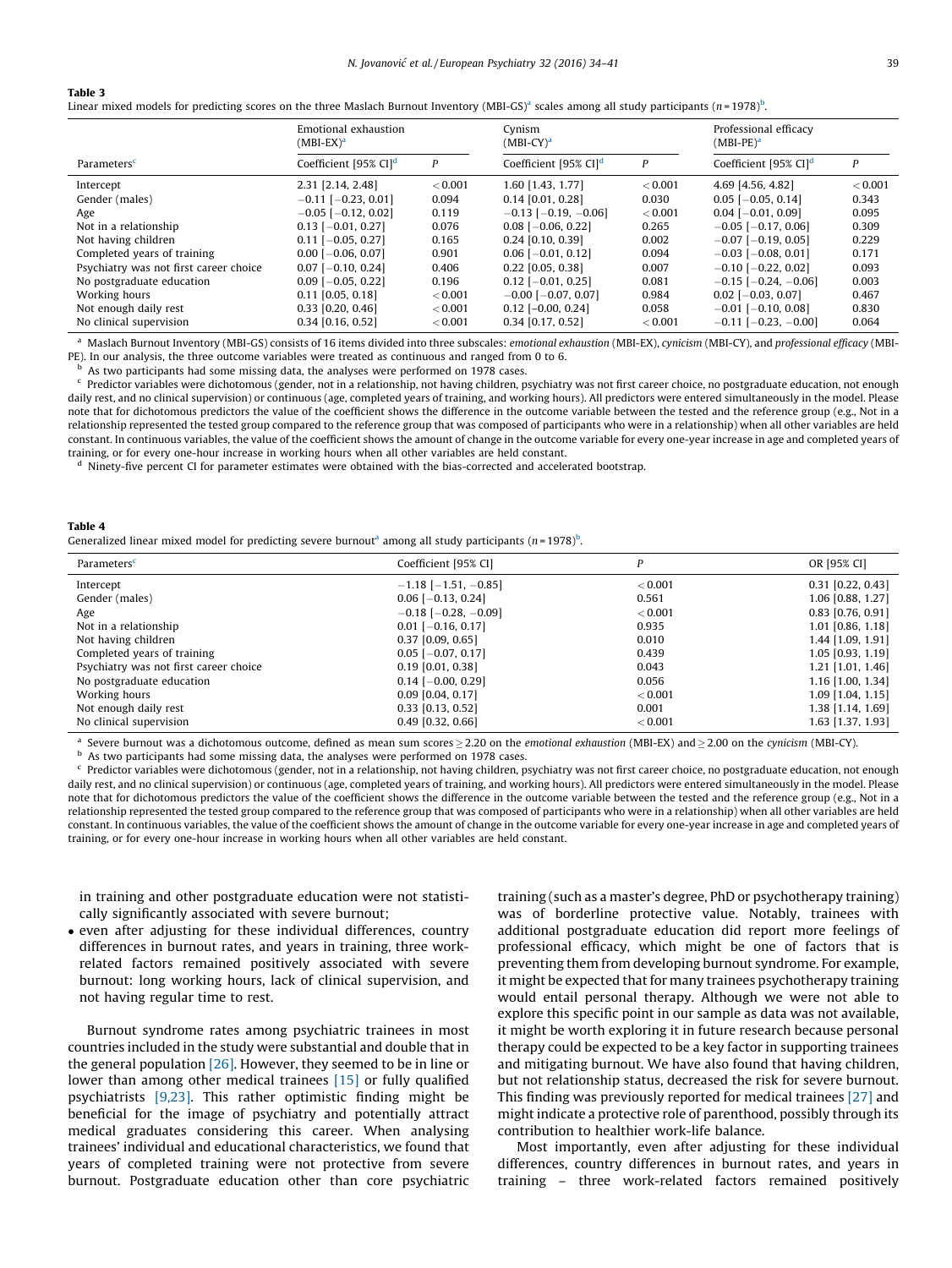<span id="page-6-0"></span>associated with severe burnout. These were long working hours, lack of clinical supervision, and not having regular time to rest. The effect of working hour limitations has been studied extensively and it was found that trainees who reported working more than 80 hours had higher rates of burnout (69.2%) compared with 38.5% after the time restriction [\[10\].](#page-7-0) In our sample long working hours increased the risk for high emotional exhaustion and severe burnout even when only hours at the workplace where taken into account (without hours spent on work assignments at home).

This is the first study to show the negative influence of lack of supervision, and the impact of working in a field where this is not the trainees' first career choice, on developing severe burnout. Supervision has been often considered as a unique learning experience for psychiatric trainees. It offers an effective platform for trainees to reflect on their practice, and supports development of competence and professional identity [\[28\]](#page-7-0). In the light of the known importance of clinical supervision, it is surprising that almost 15% of trainees did not receive regular weekly supervision (or did not perceive it as such). Despite several reports which have highlighted problems over structure and content of supervision [\[29–31\],](#page-7-0) the topic lacks systematic research and remains a largely under researched area. The impact of not choosing psychiatry as first career choice (in 19.8% trainees) on developing severe burnout could be related to the lack of interest and motivation to persevere with training, and endure its more demanding aspects. This finding needs to be discussed in the light of recruitment challenges in psychiatry [\[32\].](#page-7-0) With current unfilled training posts, it remains likely that trainees who fail to attain a training post in a preferred discipline will be recruited into psychiatry training presenting both challenges and opportunities for trainees and training systems.

The study has both strengths and limitations. This is the largest study on training conditions and burnout syndrome among psychiatric trainees to date. In most countries included in the study no previous information on training conditions from the trainees' perspective or trainee burnout is available. We hope this report will serve as a starting point for discussions regarding training and working conditions in individual countries and indeed in national organisations and at local and international policy levels. Although similar in response rate to extant data from other studies utilising online surveys, response rate varied across participating countries (range 17.8–65.6%; overall 26%). However, a sensitivity analysis revealed that the prevalence of severe burnout and associations with studied predictors did not statistically significantly differ between countries with response rates of more or less than 50%, which strengthens the representativeness of our results. We note that further evaluation of non-response bias indicated that UK subsample in our study is younger than the UK national sample of trainees in the same year when data was collected. Perhaps given the younger age of UK participants, this may indicate a response bias in our finding that younger trainees are at higher risk for severe burnout. Although several other studies also found younger age as a risk factor [\[7\]](#page-7-0), it remains unclear whether younger trainees are indeed more affected or maybe more likely to participate in similar research. In light of recent findings that burnout might be more strongly associated with generic than with job-related factors [\[33\],](#page-7-0) it might be expected parameters such as global stress, economic stability or global life satisfaction play significant role in trainees' burnout. Lastly, countries included in the study differ in cultural, educational and organisational backgrounds. We were not able to explore in detail how different historic and cultural backgrounds, work ethos, health care settings, political settings and economic inequality for both trainees and patients might impact upon the prevalence of burnout rates, although we are aware that the impact might be both positive and negative. Extant research

shows that burnout is a global phenomenon that can, to some extent, go beyond intercultural differences [\[34\]](#page-7-0). We did explore further differences between training systems in countries included in the study and thus determined that duration of training and rotations were rather similar across countries, exceptions being Belarus and Russia with significantly shorter duration of training (1 and 2 years, respectively). Since data collection most countries did not reform their training curricula, while several countries slightly modified duration of non-psychiatric rotations (Czech Republic, Denmark and Hungary). In two countries curriculum has recently been prolonged from 4 to 5 years (Croatia and Bosnia and Herzegovina).

## 5. Conclusions

Working conditions influence burnout rates, even if other influential factors (such as personal and educational characteristics) are controlled for, so interventions such as limited working hours and regular supervision could represent a way of reducing severe burnout. Since previous research identified that job stress and low morale are associated with worse patient care and low retainment, we contend that these interventions may improve patient care and may increase retention rates in psychiatry. Clearly, these results only represent a part of a complex picture, which is not yet fully understood or detailed. The study was created using principles of model building methodology to provide basic understanding of associations between individual, educational and training characteristics, and severe burnout among psychiatric trainees. Future studies are needed to expand our knowledge in this area. Ideally, future studies could use individual domain data as continuous variables to further evaluate the relationship between severe burnout, supervision and career choice, and other potential contributing factors. They can also be expected to provide additional evidence regarding potentially resilience-promoting factors such as age, professional experience, psychotherapy training, generic factors, and work engagement. We hope this study provides a foundation for future work to benefit psychiatry, trainees, and ultimately psychiatric patients.

#### Disclosure of interest

The authors declare that they have no competing interest.

## Acknowledgements

We would like to thank Professor Stefan Priebe, Dr Amit Malik, Professor Andrea Fiorillo, Dr Adriana Mihai, Dr Olga Kazakova, Dr João Gama Marques, Dr Cecile Hanon, Dr Ulrike Weisz, Dr Goran Racetovic, Dr Teelia Rolko, Dr Mia Soendergaard, Dr Marija Rusaka, members of the European Federation of Psychiatric Trainees (EFPT) and the European Psychiaytric Association–European Early Career Psychiatrists (EPA–EECP).

We would like to thank the Royal College of Psychiatrists in the UK, the Hong Kong College of Psychiatrists, and the Croatian Institute of Public Health for their help in aquiring sociodemographic data of psychiatric trainees.

#### Funding: none.

#### References

- [1] Farooq K, Lydall GJ, Malik A, Ndetei DM, [ISOSCCIP](http://refhub.elsevier.com/S0924-9338(15)00676-8/sbref0005) Group, Bhugra D. Why medical students choose psychiatry – a 20 country [cross-sectional](http://refhub.elsevier.com/S0924-9338(15)00676-8/sbref0005) survey. BMC Med Educ [2014;14:12.](http://refhub.elsevier.com/S0924-9338(15)00676-8/sbref0005)
- [2] Goldacre MJ, Fazel S, Smith F, Lambert T. Choice and rejection of [psychiatry](http://refhub.elsevier.com/S0924-9338(15)00676-8/sbref0010) as a career: surveys of UK medical graduates from 1974 to 2009. Br J [Psychiatry](http://refhub.elsevier.com/S0924-9338(15)00676-8/sbref0010) [2013;202:228–34.](http://refhub.elsevier.com/S0924-9338(15)00676-8/sbref0010)